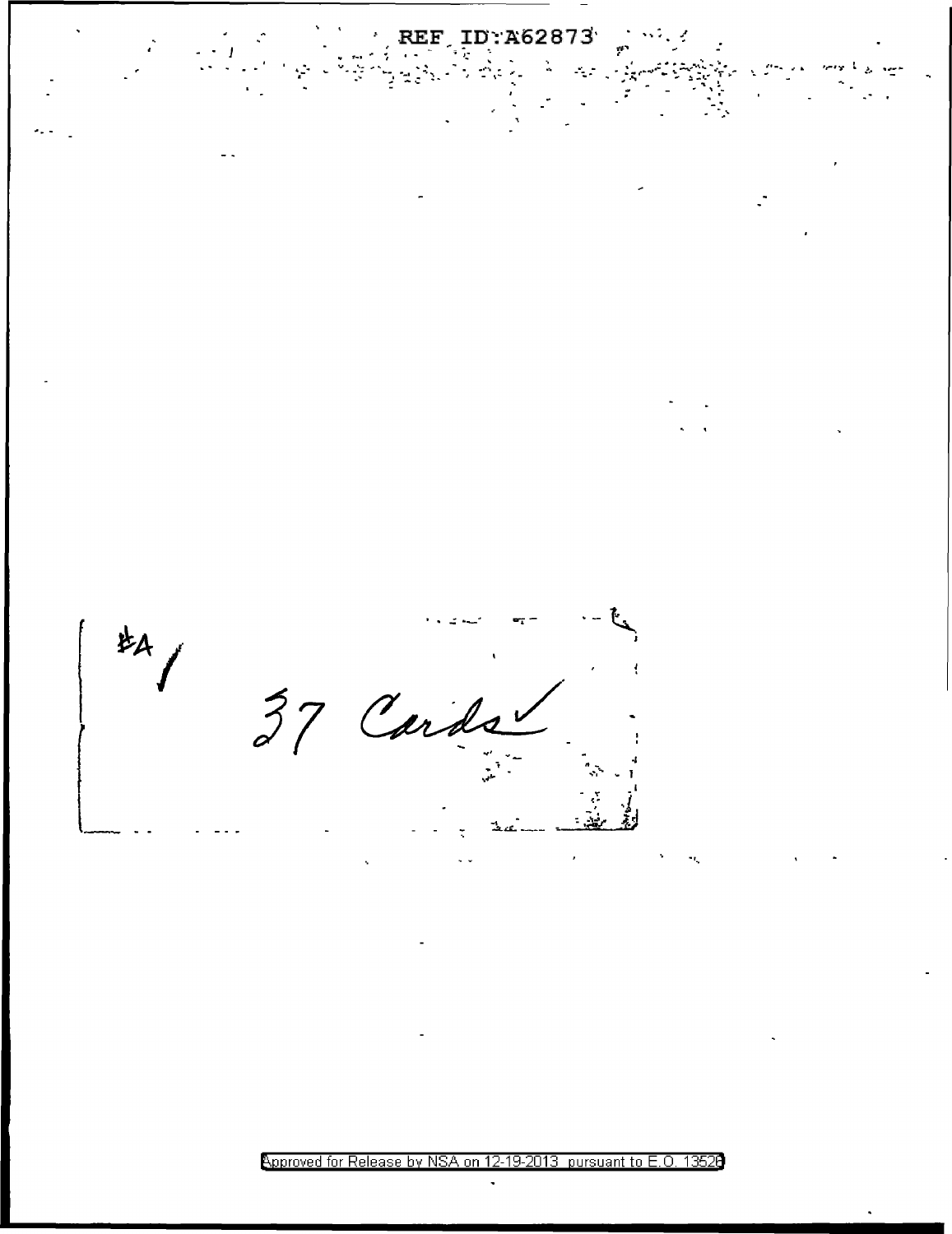#### On Communication Security LECTURE NOTE

My subject -- The historical background of COMSEC in the Armed Forces -- is a very broad one because it should include the background of the development of each of the components of COMSEC: cryptosecurity. transmission security, and physical security. But since time is limited and I think you would be more interested in the phases pertaining to cryptosecurity, I will omit references to the history or the other two components. And even in limiting the talk to cryptosecurity, I will have opportunity only to give some of the highlights of the development or the items that comprise what we call our cryptomaterials, leaving out comments on the history of the development and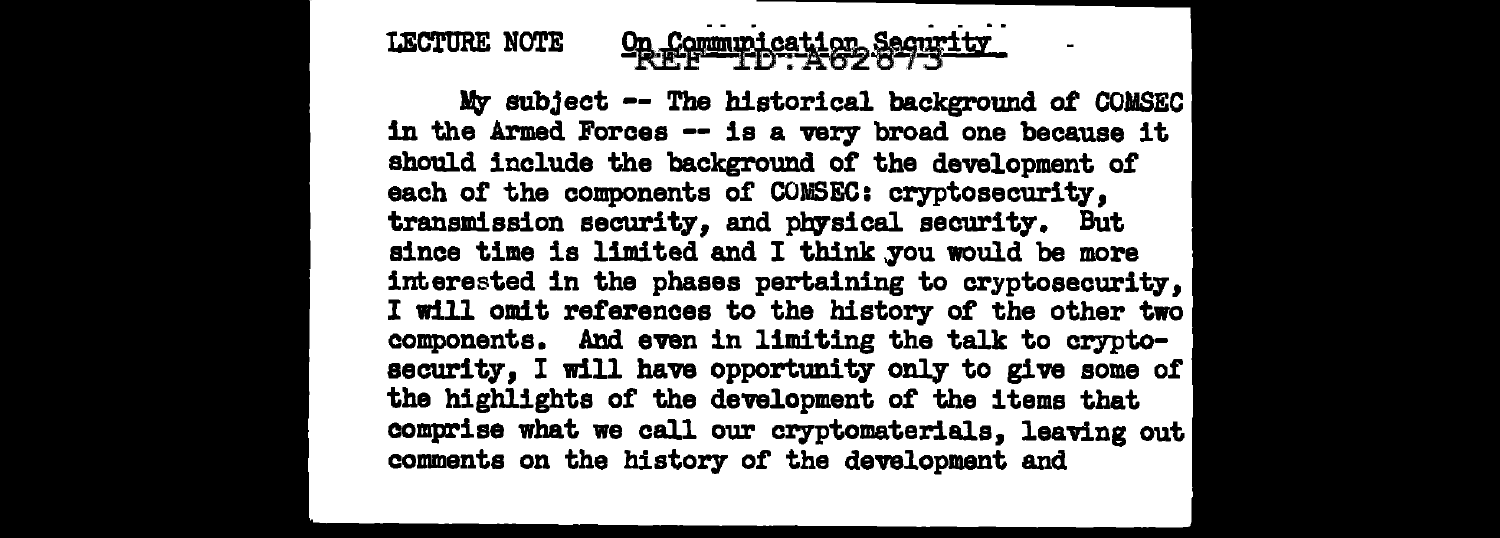improvement of REFTYDDtAN&2878 procedures and practices -- all of which are extremely important. Coming now the the history of our cryptomaterial's themselves, I suppose there is no need to tell 7ou of' the profound effect of the 19th and 20th centuries on electrical communications -- directly upon military communications whindirectly on military cryptography. Hand operated ciphers and codes became almost obsolete with the need for greater and greater speed of cryptooperations. That meant that cryptomachines would have to be developed.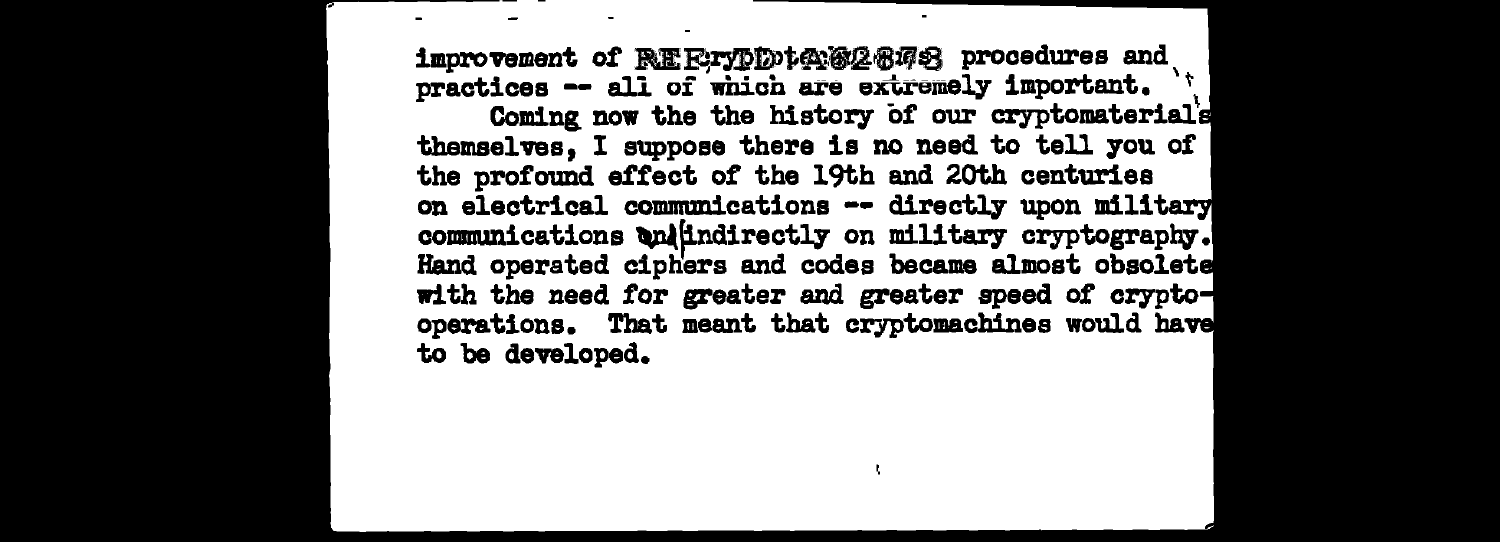# REF ID: A6287 SRYPTOGRAPHY

Begin 2nd part with brief history 0£ development 0£ cipher machines - with growth 0£ radio and communications - e££ect on military communications profound - necessity £or speed

۰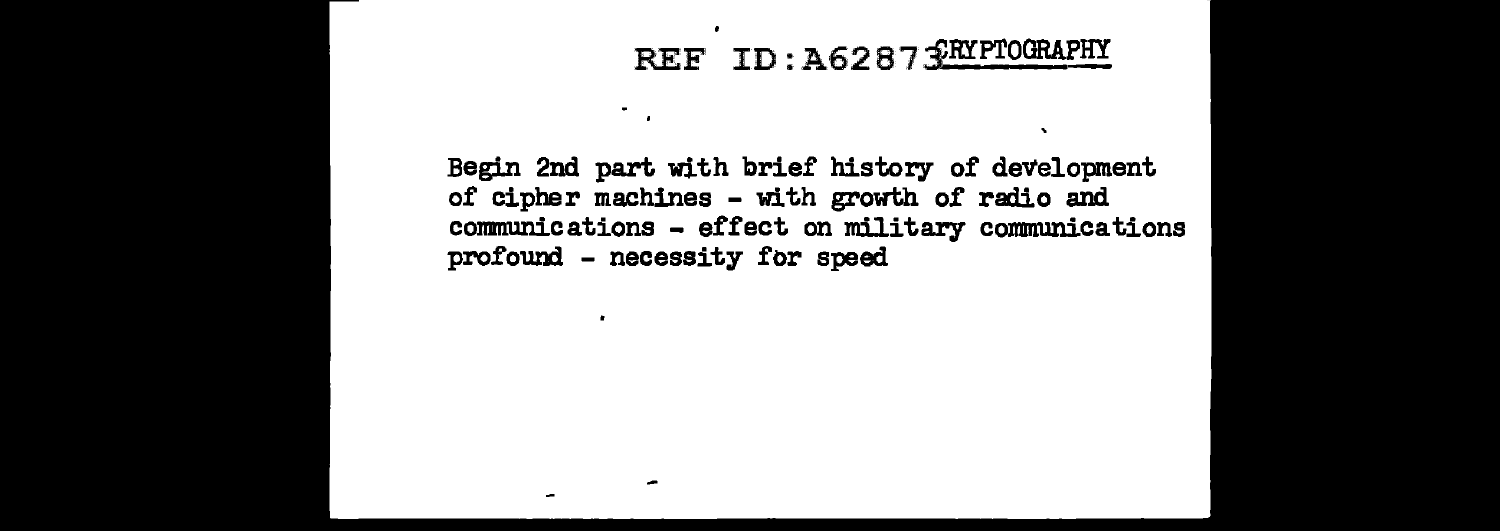

YAMAMOTO

 $\bullet$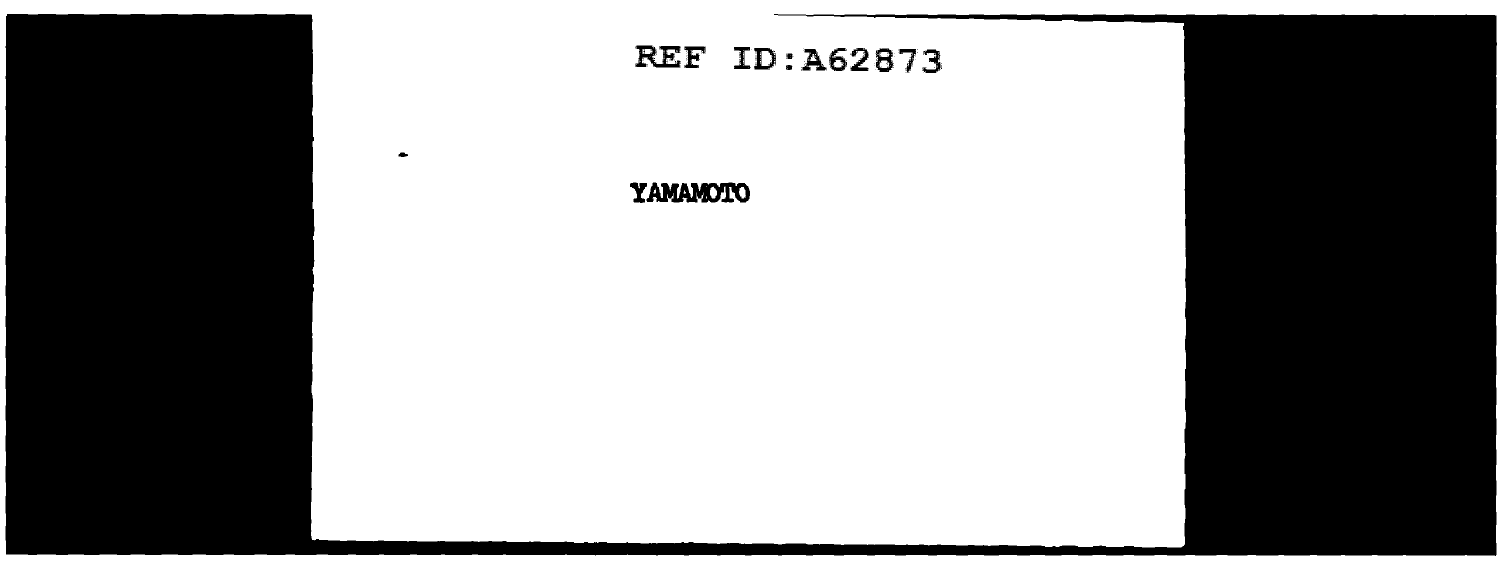### Accident -- lipepply m .bafeblemg

a. An event that takes place without one's foresight or expectation; an undesigned, sudden, and unexpected event.

b. Hence, often, an undesigned and unforeseen occurrence of an afflictive or unfortunate character; a mishap resulting in injury to a person or damage to a thing; a casualty; as to die by an accident.

c. Chance: contingency.

"Thou cam'st not to that place by accident; It is the very place God meant for thee."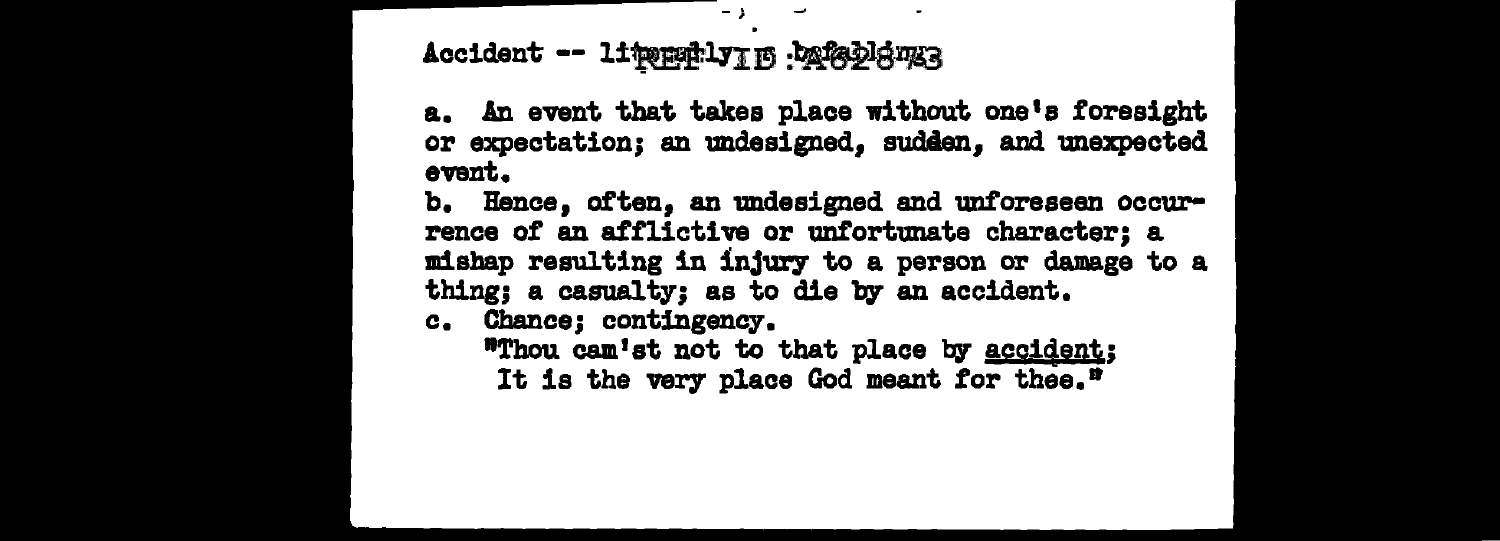# DECTURE NOTE - CONSECTID: A62873

One more contrasting example of noor and good COMSEC. Volume-ef-communications necessary in-preparing for large-seals operations on heatily shores is tremendous. The figures staggering, both-as-to number and length of messages. Take the sase of tens "No. 10 Maneuvers" in early 1944, Augge expedition involving<br>redeployment of troops for Dutch East Indies. Their<br>ship@ment met with many "accidents" because inadequate Japanese COMSEC disclosed all their plans Antire move delayed 3 months and energ suffered heavy losses in material and personnel. But take case of TORCH-... not only made in great secrecy (took Germans entirely by superise but also their troops (100-200;000). "just haspened\*\*\*be-se-in-the wrong place-at-the-right-time.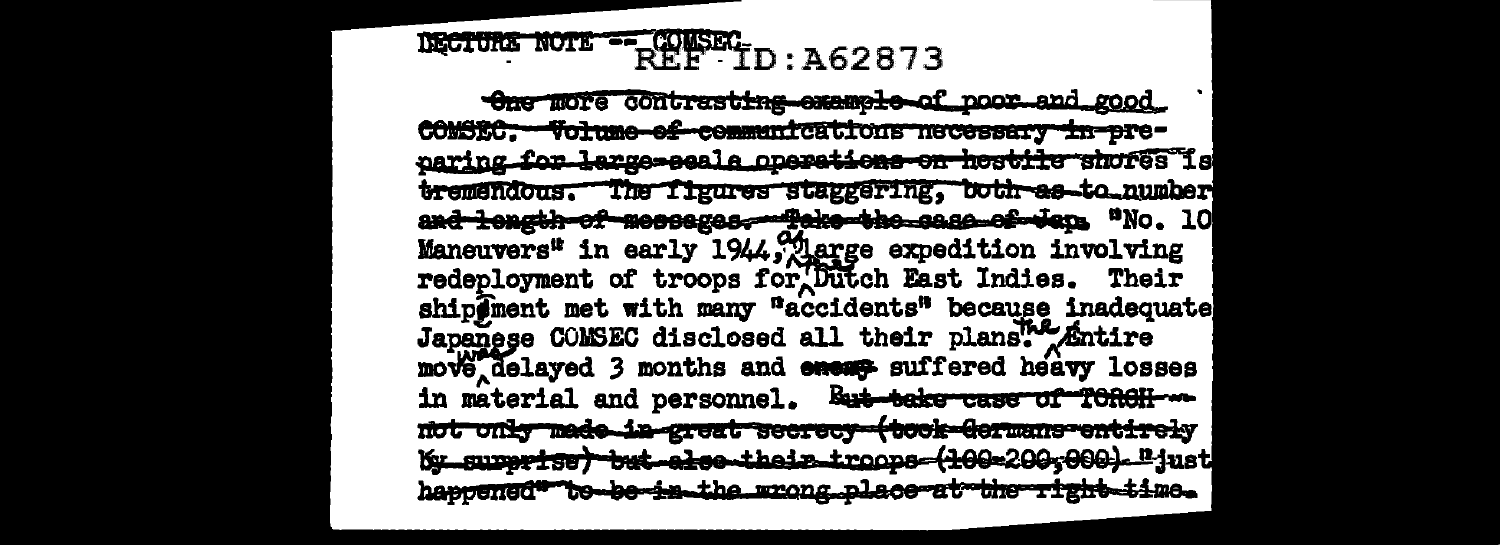# REF ID: A62873<br>But this did not "just happen" and was no accident --<br>it was brought about.

 $\overline{\phantom{a}}$ 

 $\blacksquare$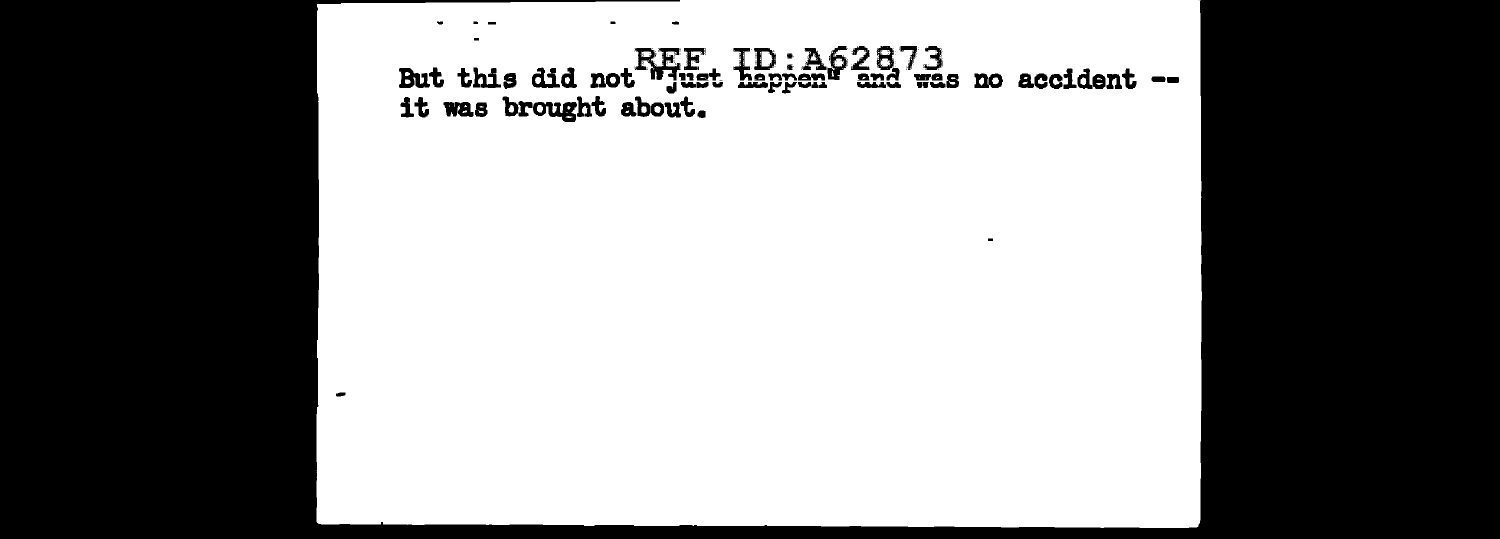

The earliest picture of a cipher disk, from Alberti Trattati in cifra, Rome, c. 1470.

"Oldest tract on cryptography the world now possesses"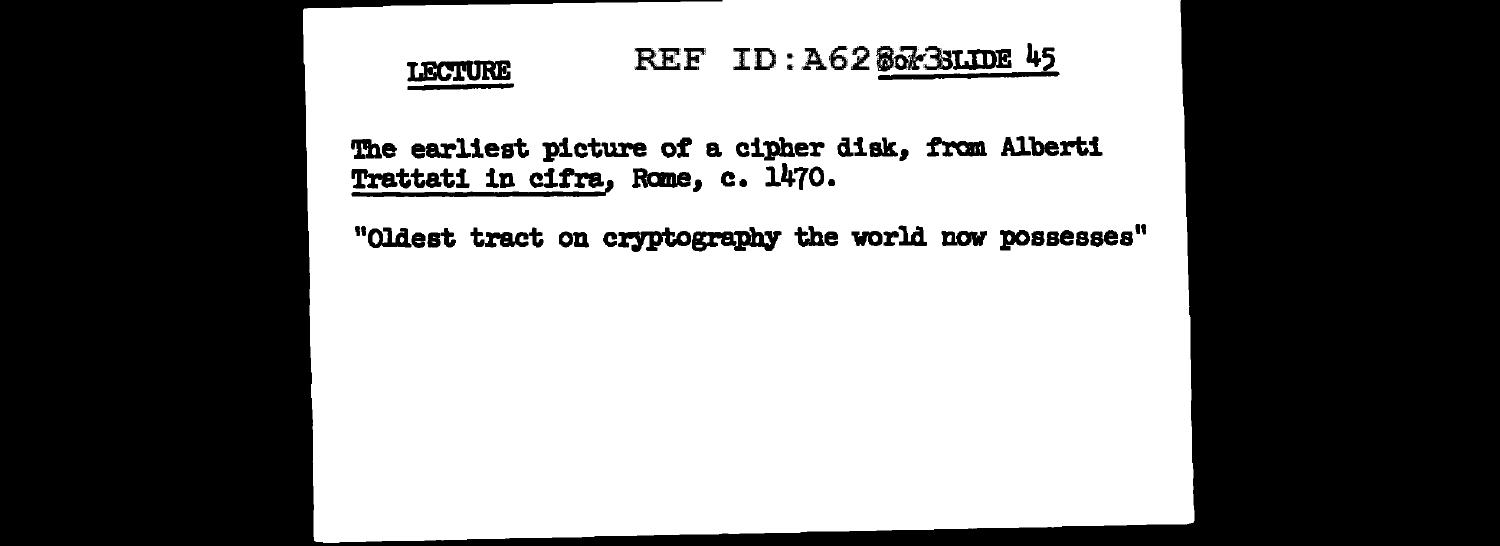REF ID: A62870R SLIDE 45.1 **LECTURE** 

One of the cipher disks in Porta, 1563

And apparently nobody thought up anything much better for a long, long time. In fact, not only could they not think up anything better, but those who did any thinking at all on the subject merely "invented" or reinvented Alberti's disk -- and that happened time and again $J$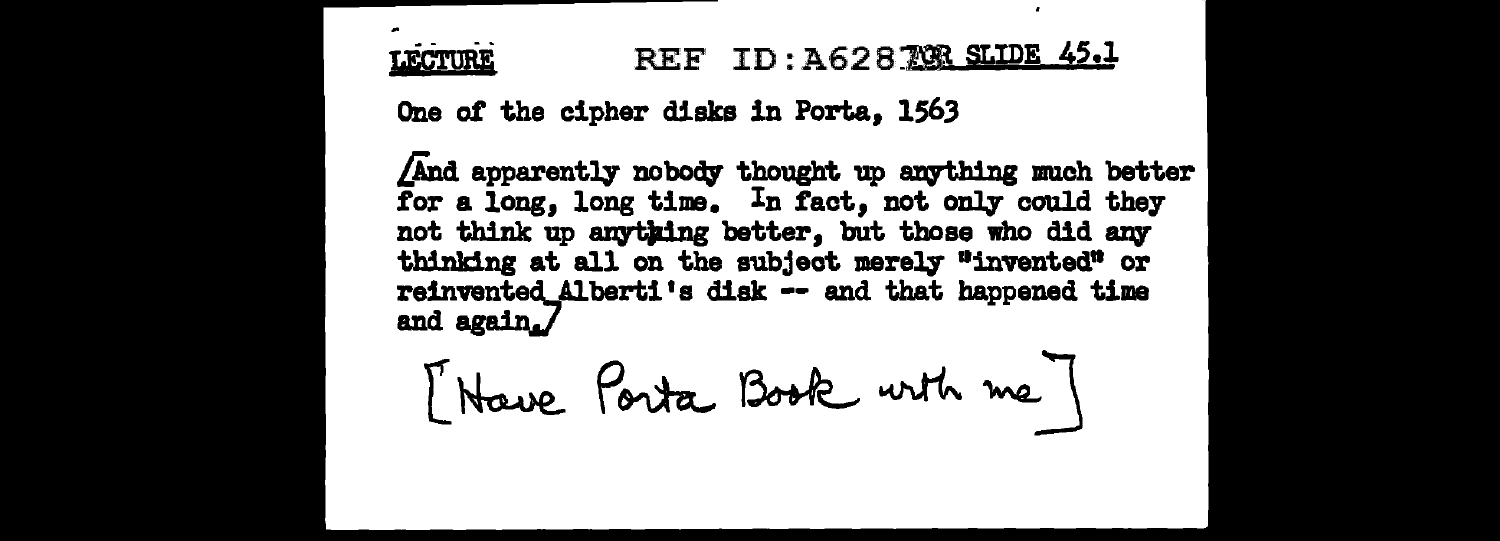LECTURE NOTE REF ID: A628 79R SLIDE 45.2

The Myer cipher disk, patented 14 Nov 1865

"I know it takes a long time to get a patent through the patent office, but Alberti's device was finally patented in 1865, the inventor happening to be the then Chief Signal Officer of the Army, Major Albert J. Myer."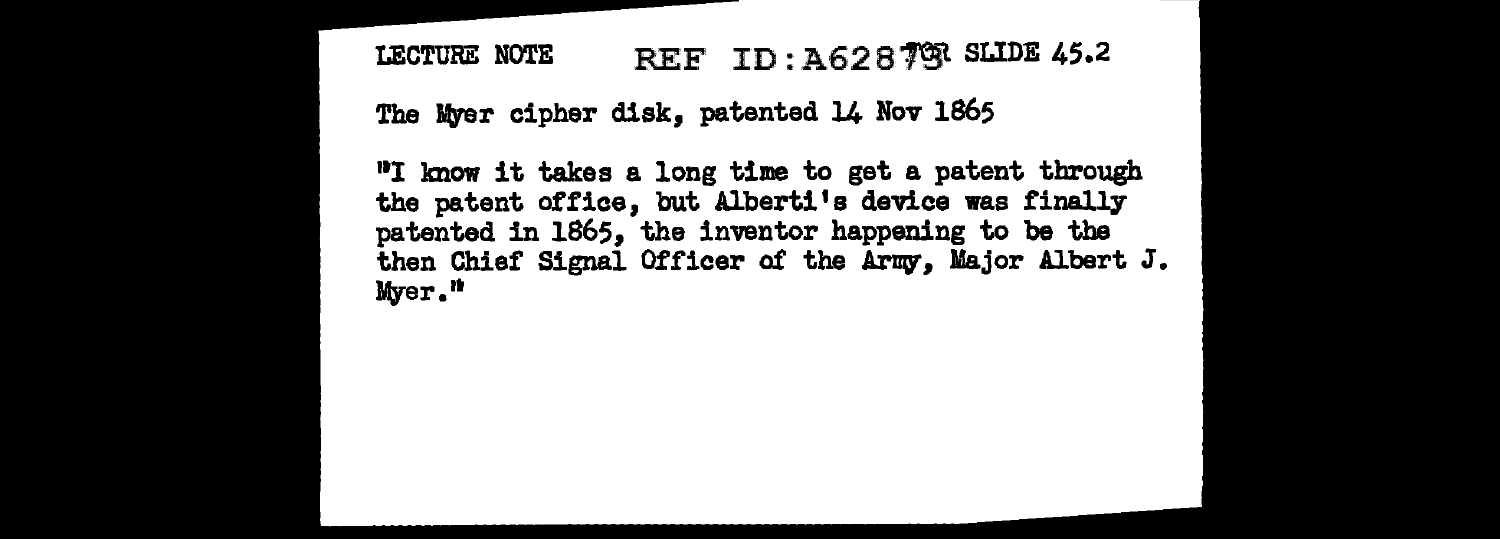#### REF ID: A62 80735LIDE 45.4 LECTURE NOTE

The Alberti Disk reincarnated in the U.S. Army Cipher Disk of 1914-18.

 $\bullet$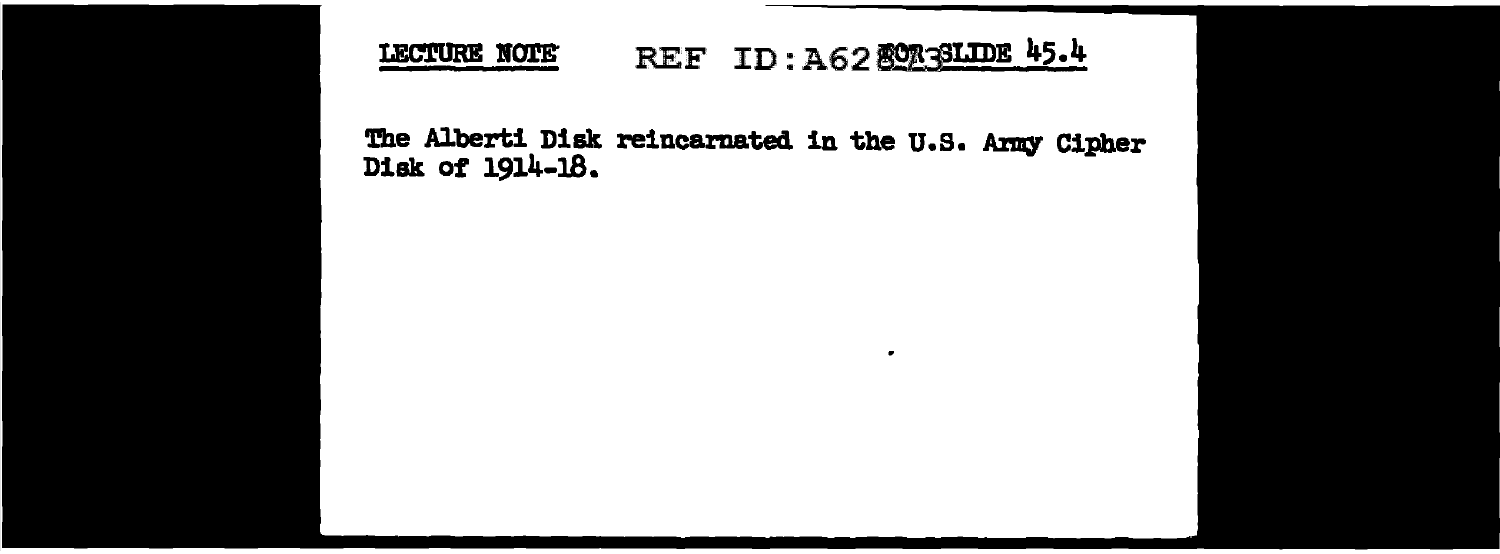LECTURE ..... REF. ID: A628ROS SLIDE 47

The cipher disk as again patented in 1924 --**Runtington Patent** 

Shows that the Patent Office does not have general information on cryptography because of the secrecy involved.7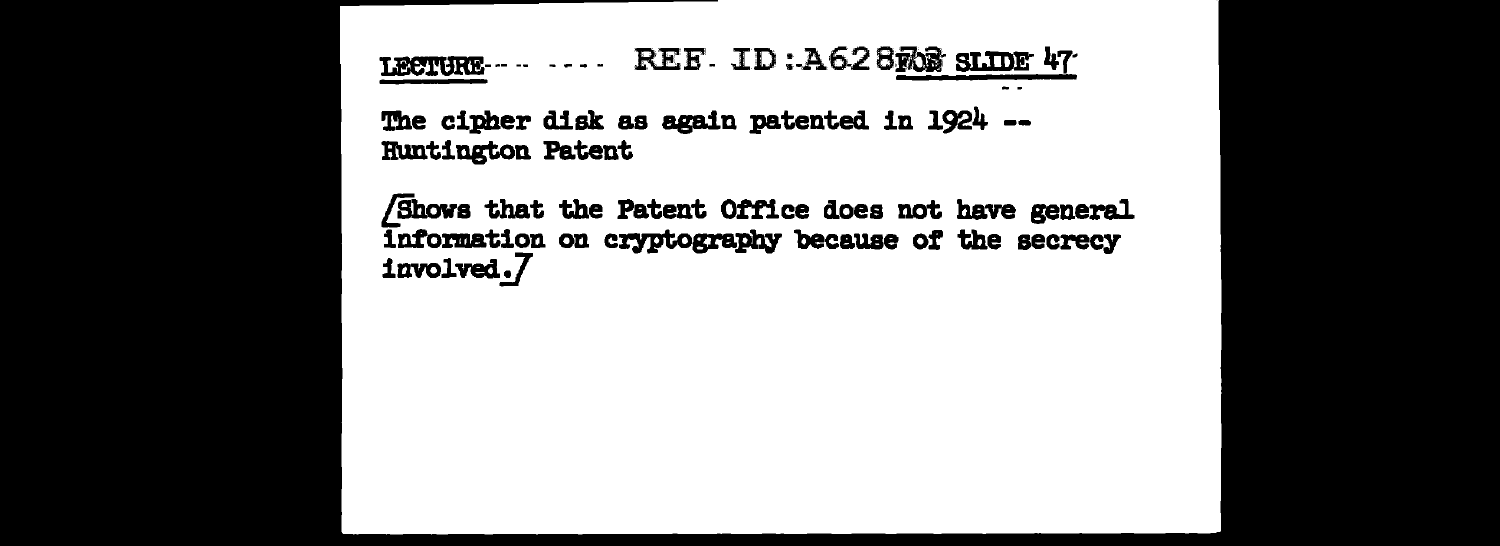

### REF ID: A6268 363DE 49.1

The Decius Wadsworth cipher device (invented and built in 1817 when Colonel Decius Wadsworth was Chief of Ordnance.)

 $\mathbf{v}_\mathrm{c}$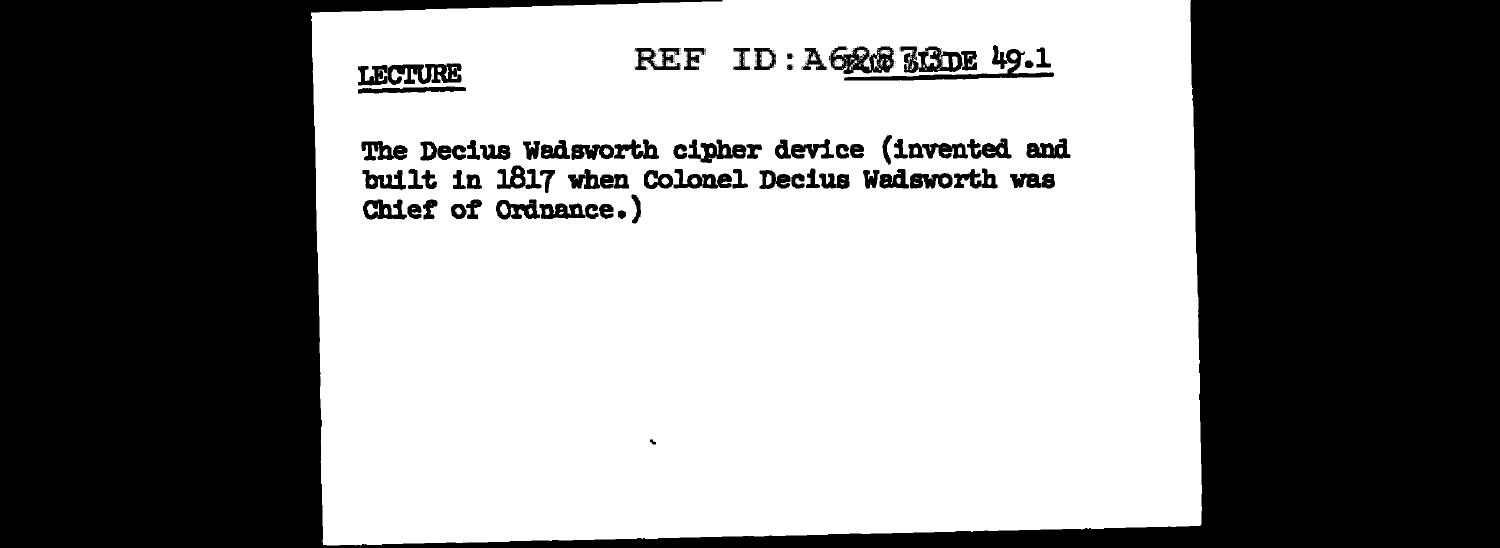The Bazeries cryptographe cylindrique (1901) as shown in his book "Les chiffres secrets devoiles"

But he may have described this in his article "Cryptograph a 20 rondelles-alphabets" Comptes rendus, Marselles, 1891.7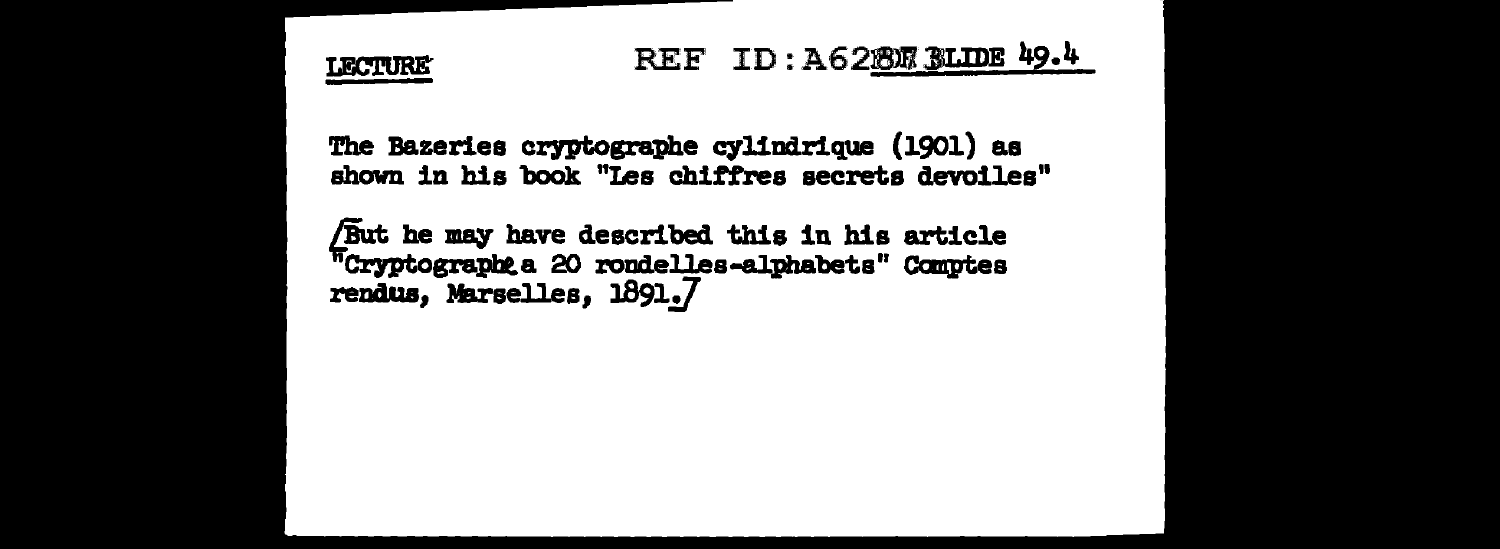#### REF ID: A6287 FOR SLIDE 160.1 . LECTURE NOTE

 $\mathbf{v}$ 

Hitt's earliest model of strip cipher device  $(15)$ 

 $\blacksquare$ 

 $\sim$ 

 $\overline{\phantom{a}}$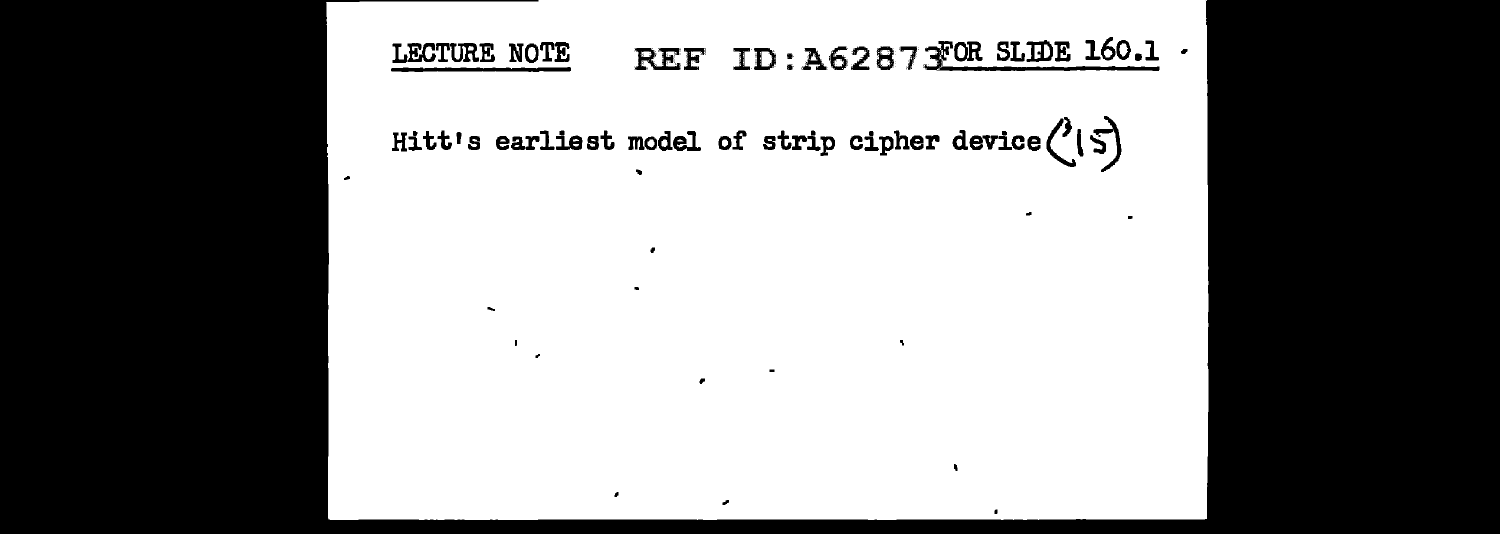

# REF ID: A62873 FOR SLIDE 50.2

 $\mathbf{v}$ 

 $\bullet$ 

### Show M-94

### If time tell of failure to solve and why

 $\blacksquare$ 

 $\bullet$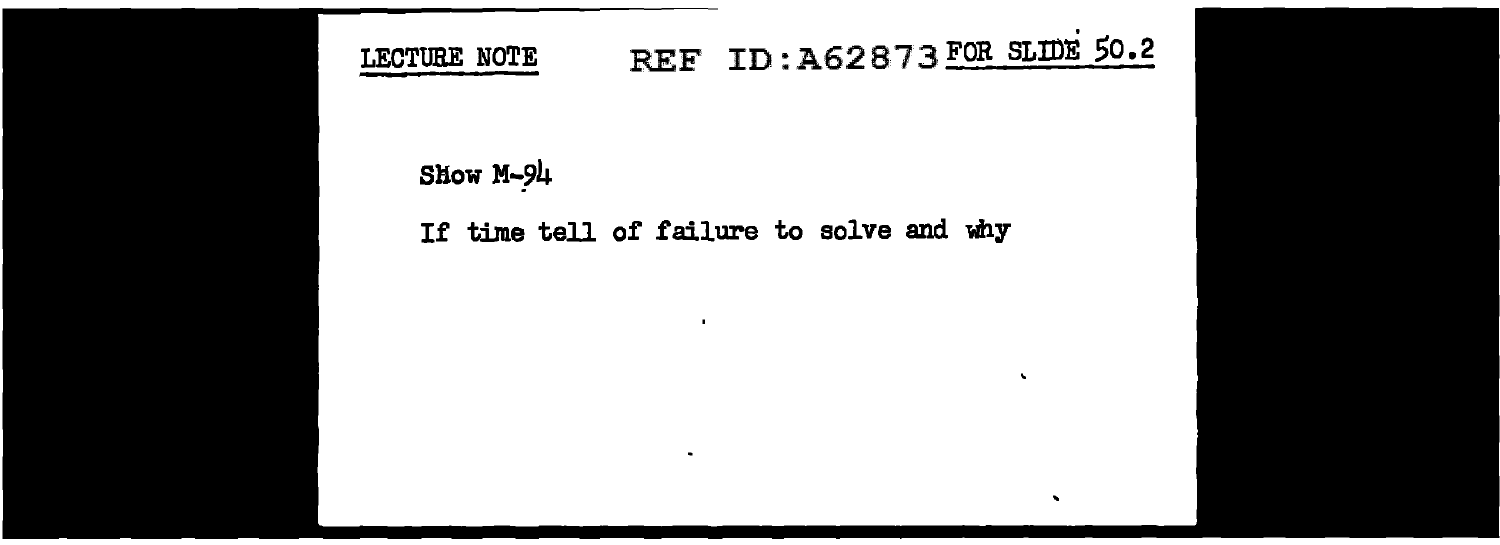#### **ROK SLIDE 50** LECTURE NOTE

Second page of Jefferson's description of "The Wheel. Cipher"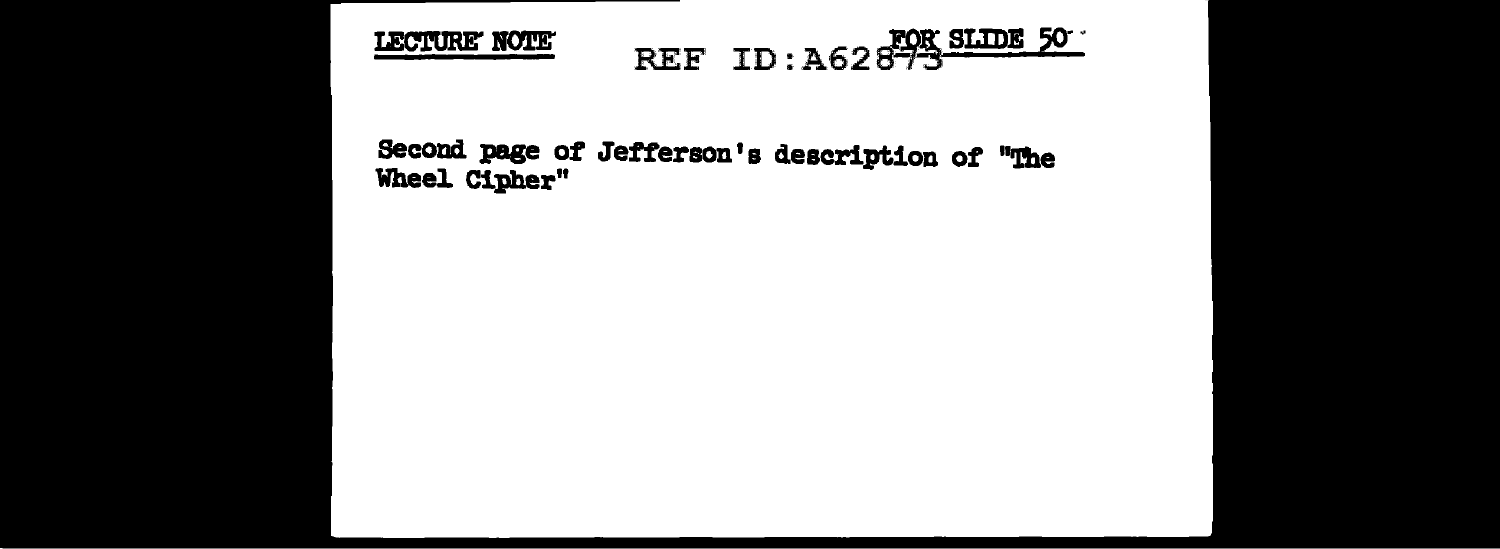

REF ID: A628-SUDE 50.5

U.S. Army cipher device M-136

Begins experimentation with changeable alphabets7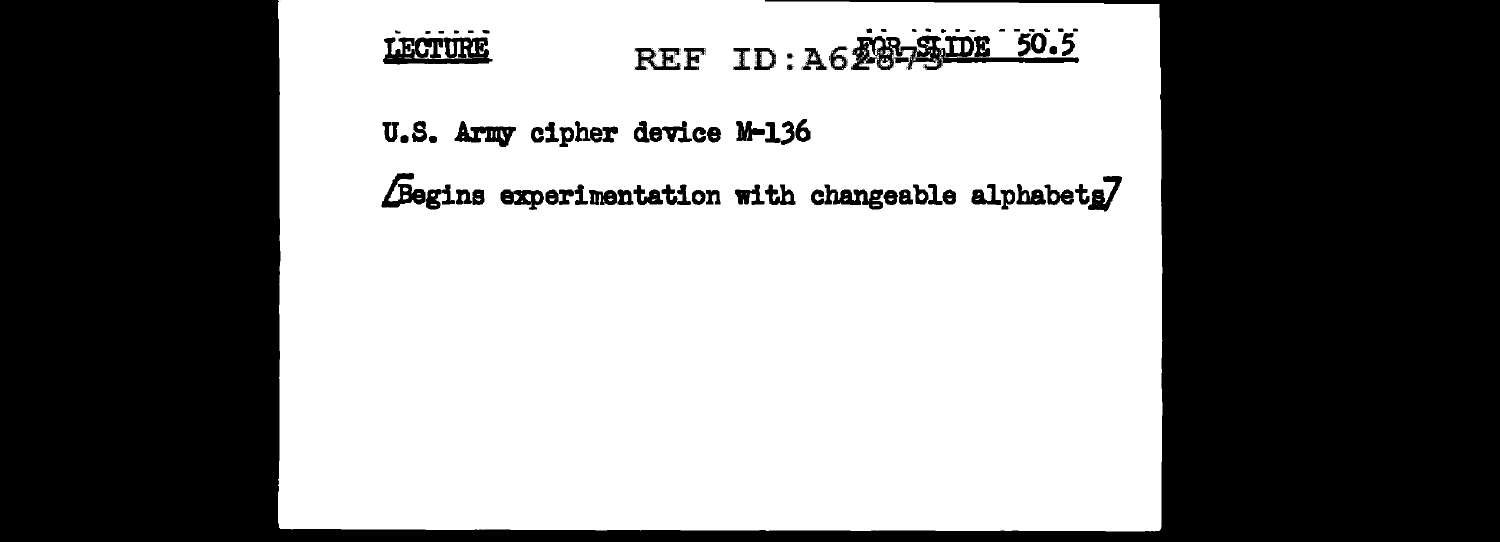#### REF ID: A620 23DE 50.8 LECTURE NOTE

U. S. Army Strip Cipher Device M-138.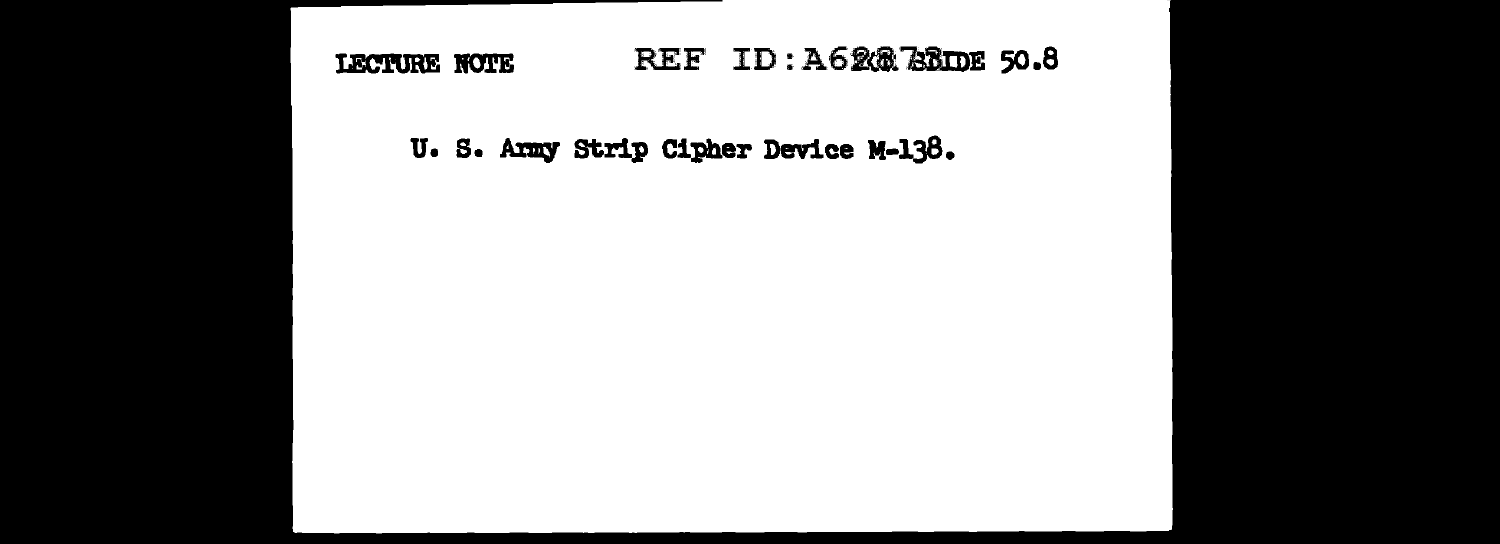

U. S. Army cipher device, Type M-138-A (with Russian legends)

Story of Russian legends and how they came to be there.7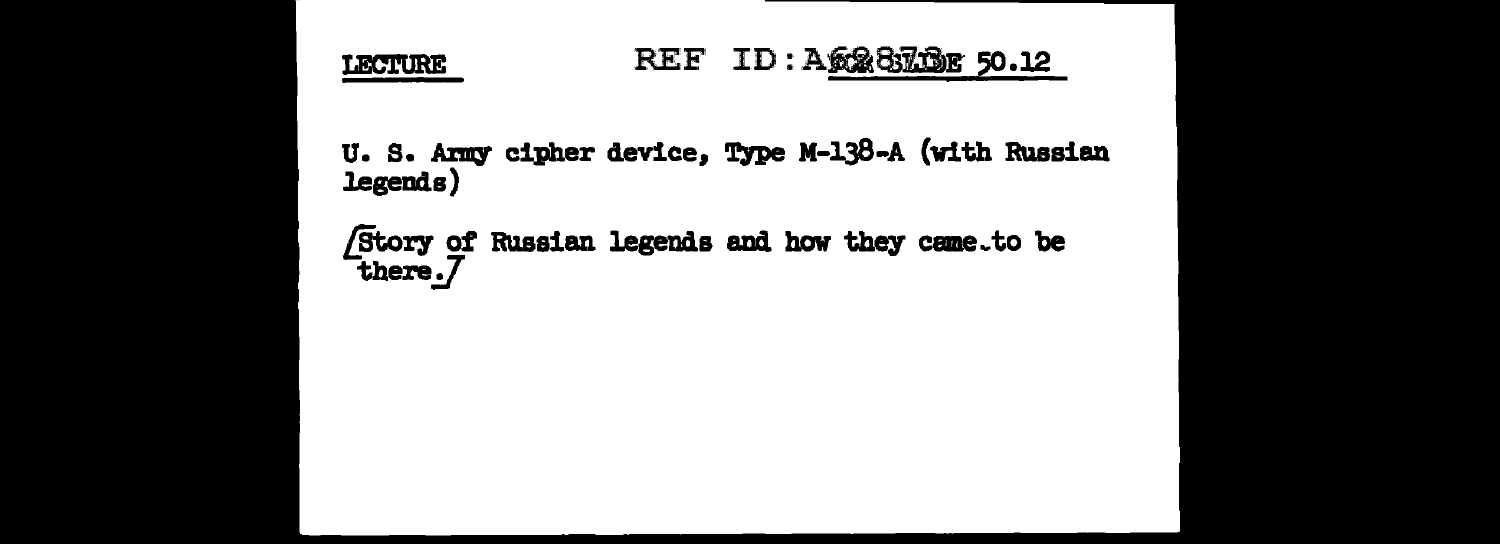# REF ID: A62873

54

The Kryha cipher machine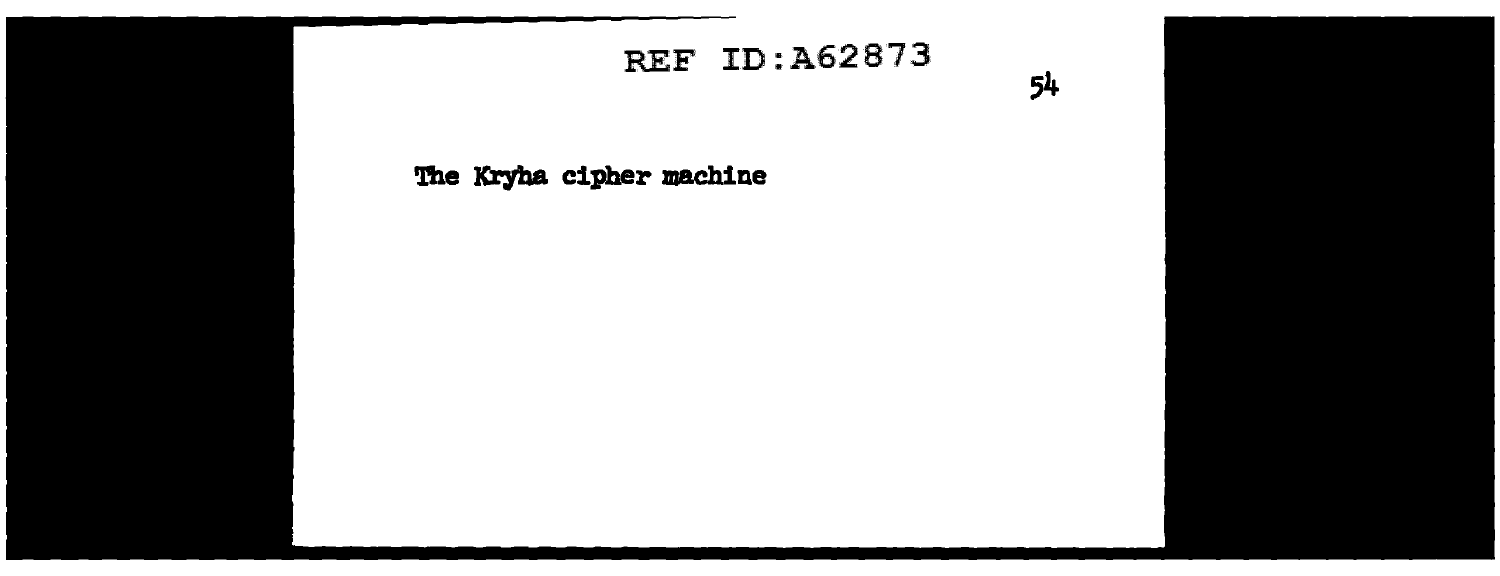### REF ID:A62873 59

**SWedish machine connected to electric typewriter.**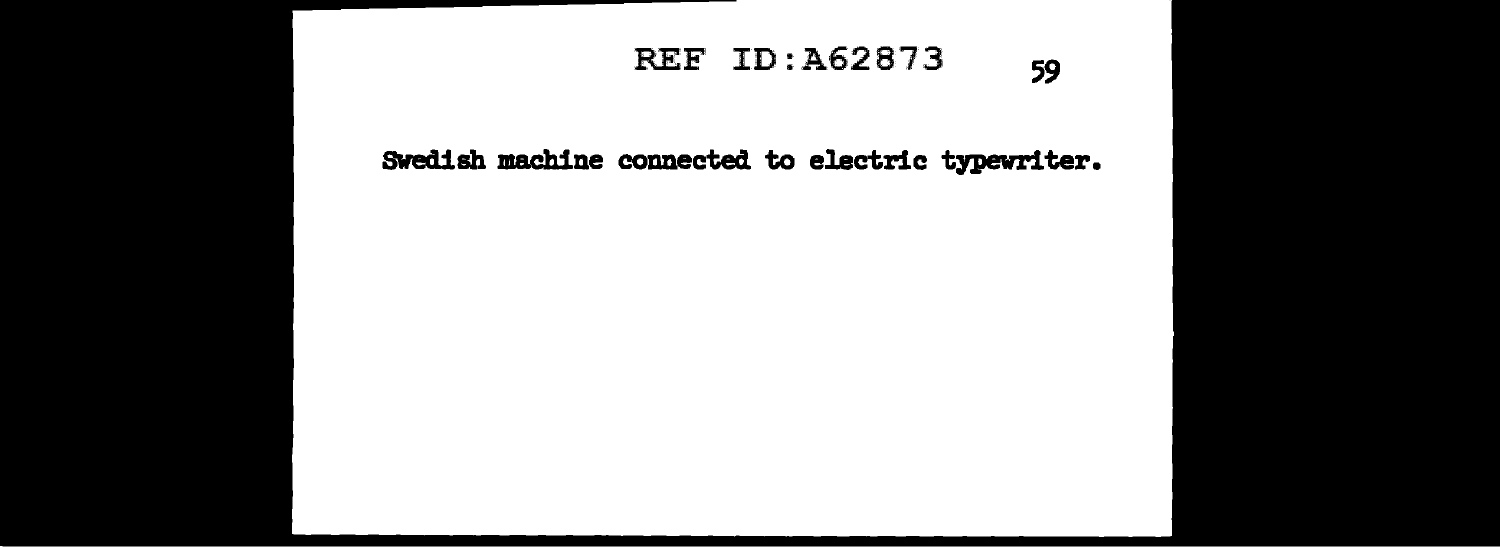

### REF ID: A6287BOR SLIDE 65

The keyboard electrically-operated B-211 Swedish machine.

 $\mathbf{r}$ 

/Self-contained, instead of separate typewriter./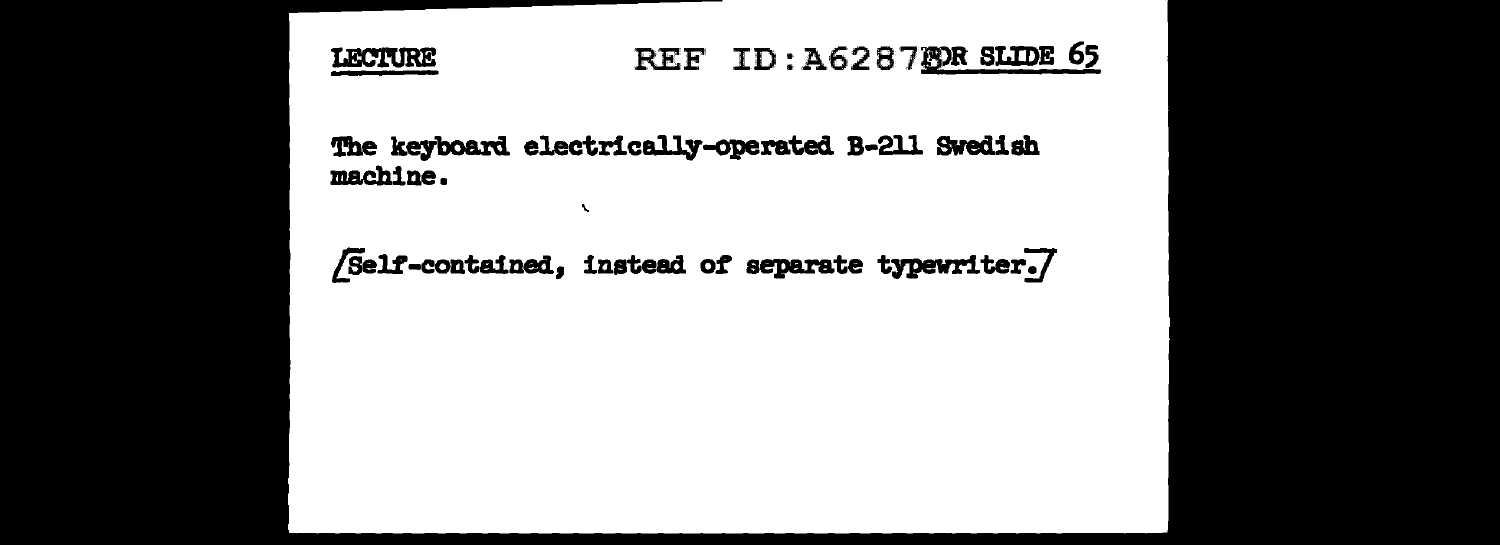

# REF ID: A6287 SLIDE 71.1

The first Hebern machine.

[Manufactured for use by the Ku Klux Klan.]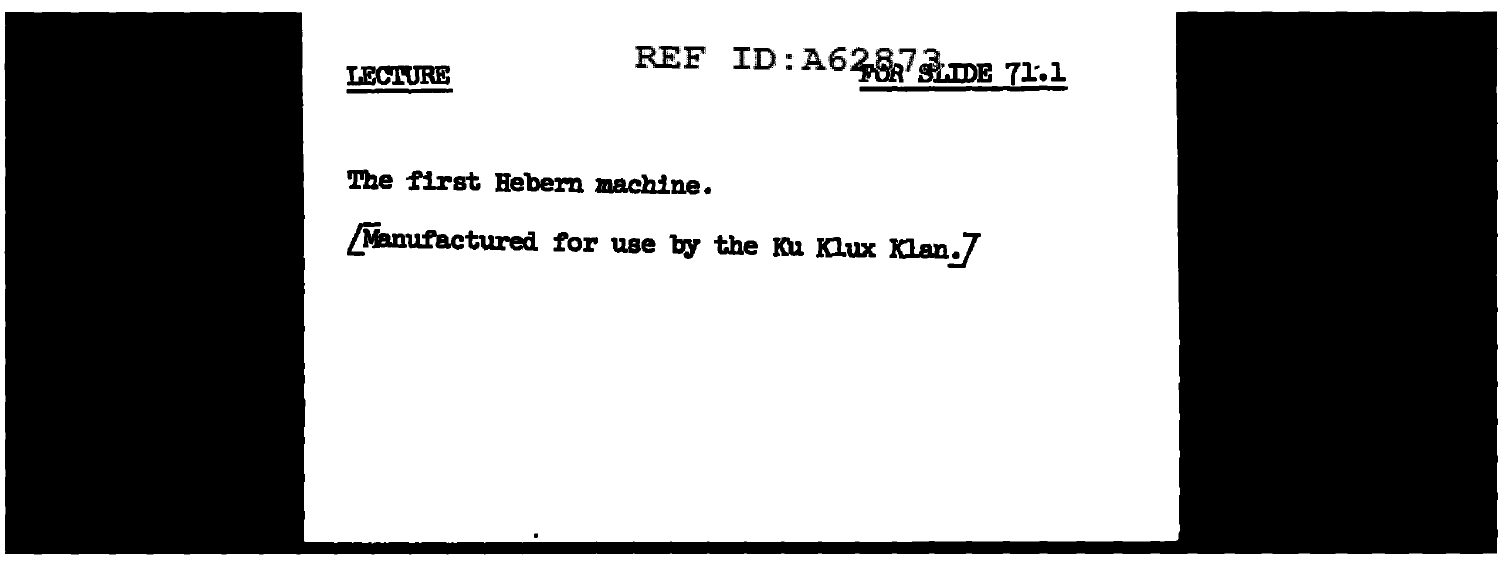

# REF ID: A62 RM SLIDE 72

The 5-rotor Hebern machine

**Etory of solution**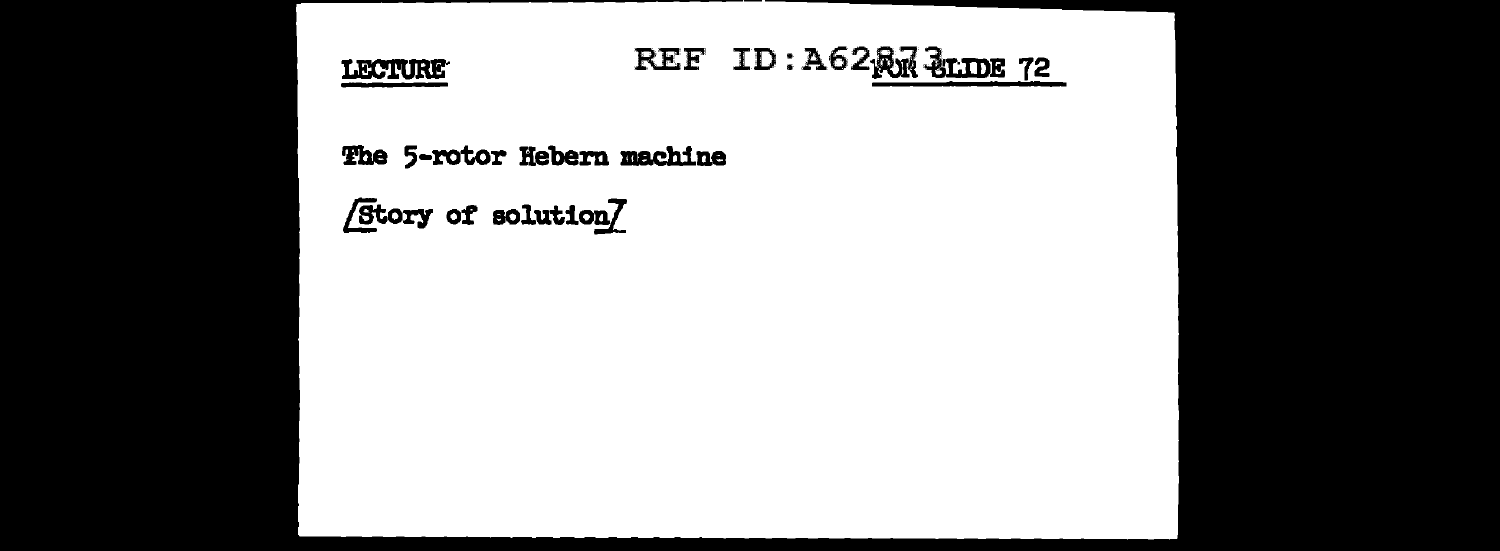

# REF ID: A62873<sup>165</sup>

۰.

#### W.F.F.'s "work-sheet" solution of Navy challenge messages.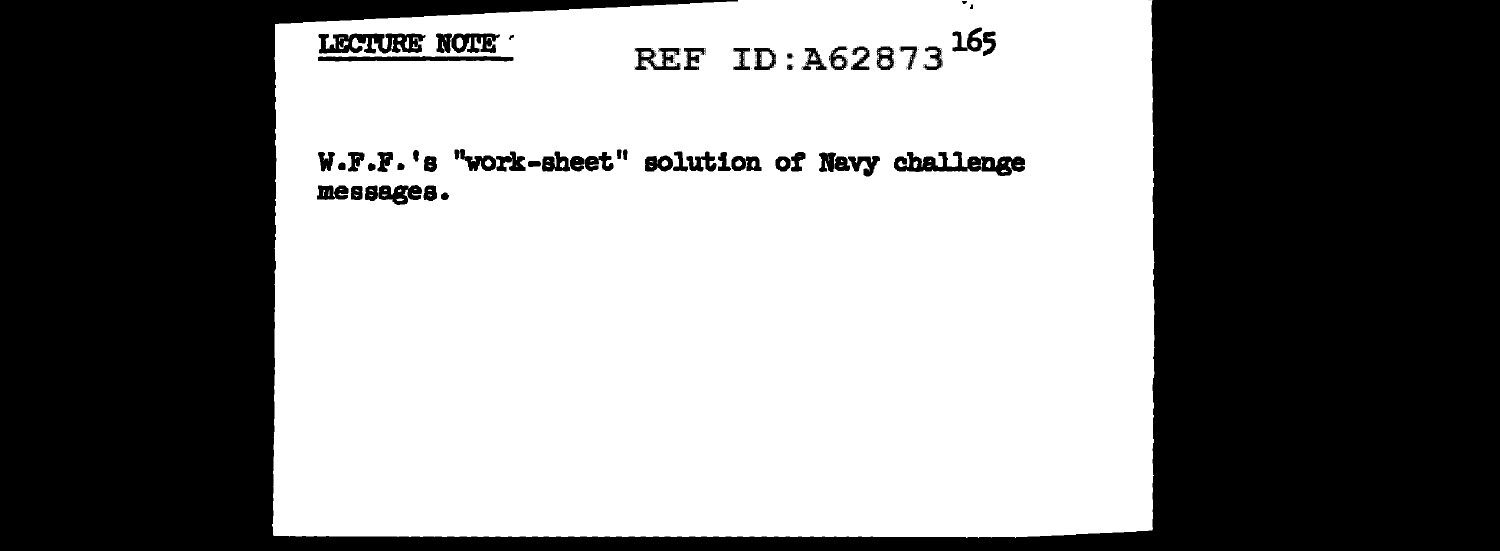#### REF ID: A6267 SLIDE 172.10 **LECTURE NOTE**

One of Hebern's developments for the Navy, after his release.

/jhis is the one that wouldn't work - but Hebern &aid the contract didn't specifically state that it had to work. He insisted on being paid  $-$  and was/

(One Navy file insisted that Navy had an admiral in Navy District HQ in S.F. just to keep Hebern out of jail so he could finish Navy contract!)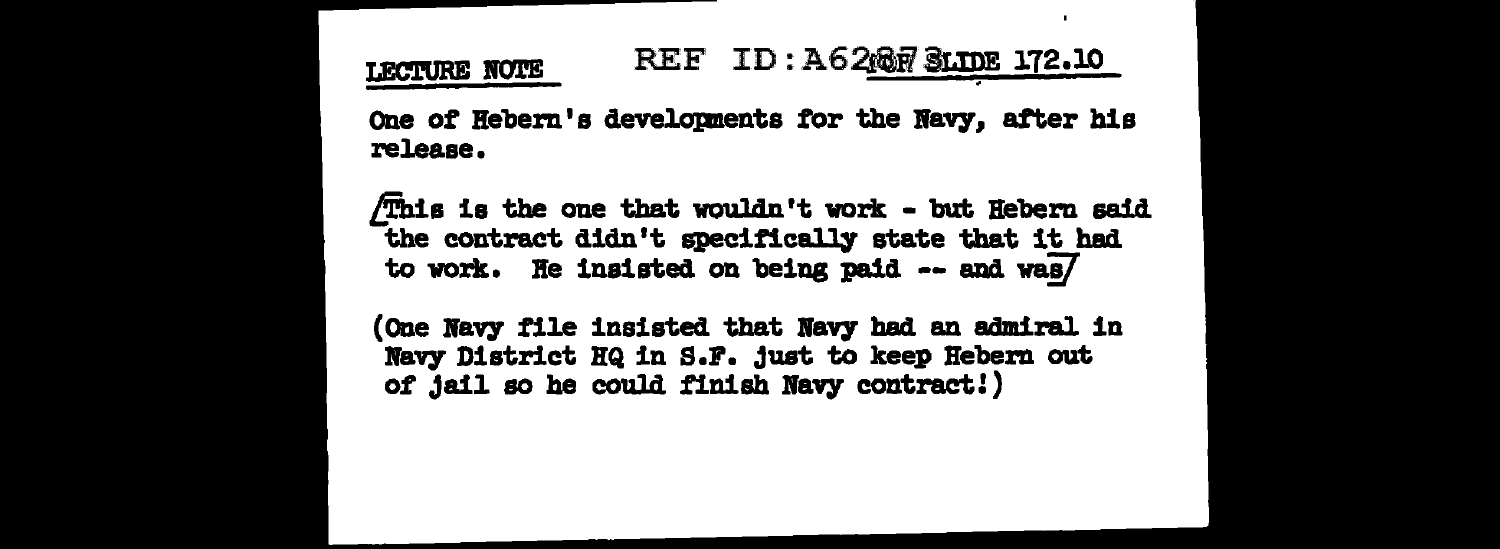,.,o REF ID: A628780R SLIDE 50.77 LECTURE NOTE  $\overline{\phantom{a}}$ 

My theory: re external key and development of  $M13\mu$  TI  $(1932)$ 

 $\mathbf{v}$ 

,

 $\blacksquare$ 

 $\bullet$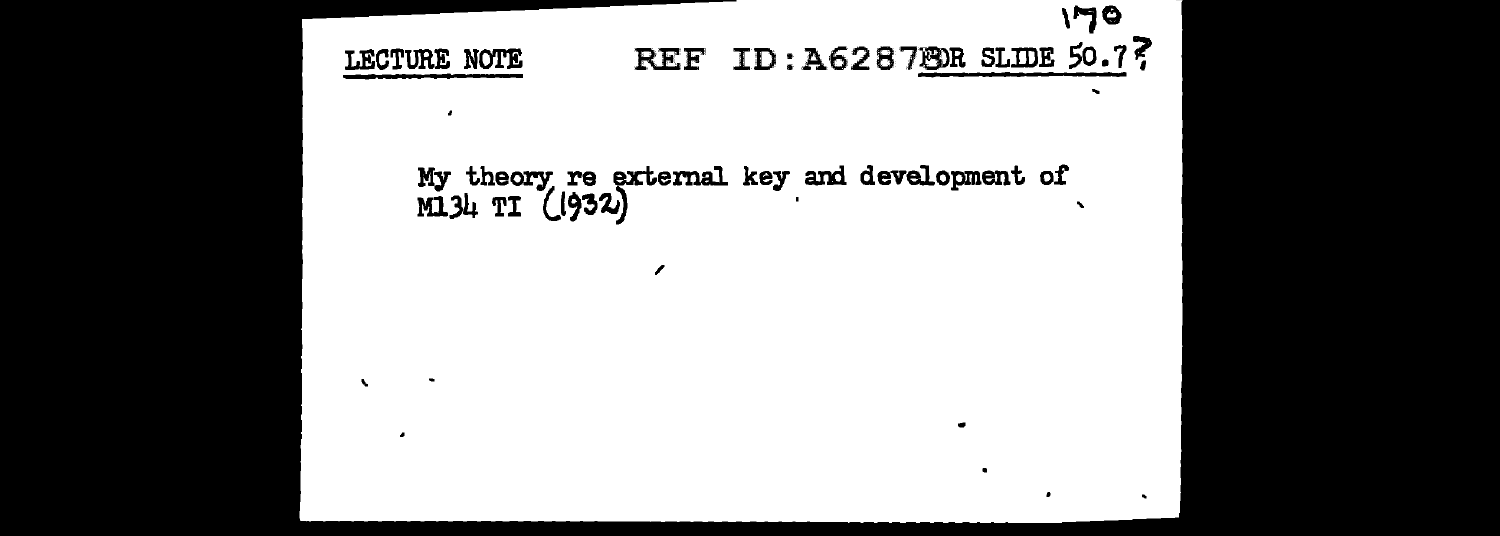## REF ID :A62873 170

U. S. Army Converter M-134, Bl

Basic principle - external keying element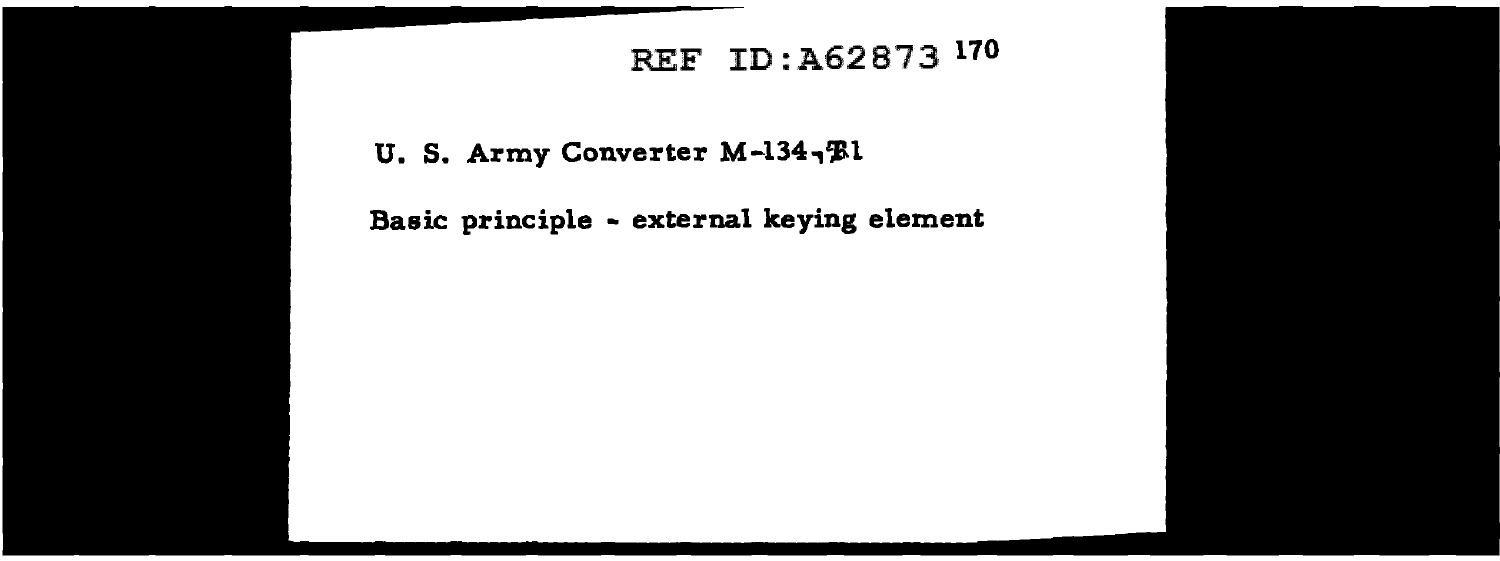# REF ID:A62873 170.4

### U.S. Army Converter M-134-T2 (1936)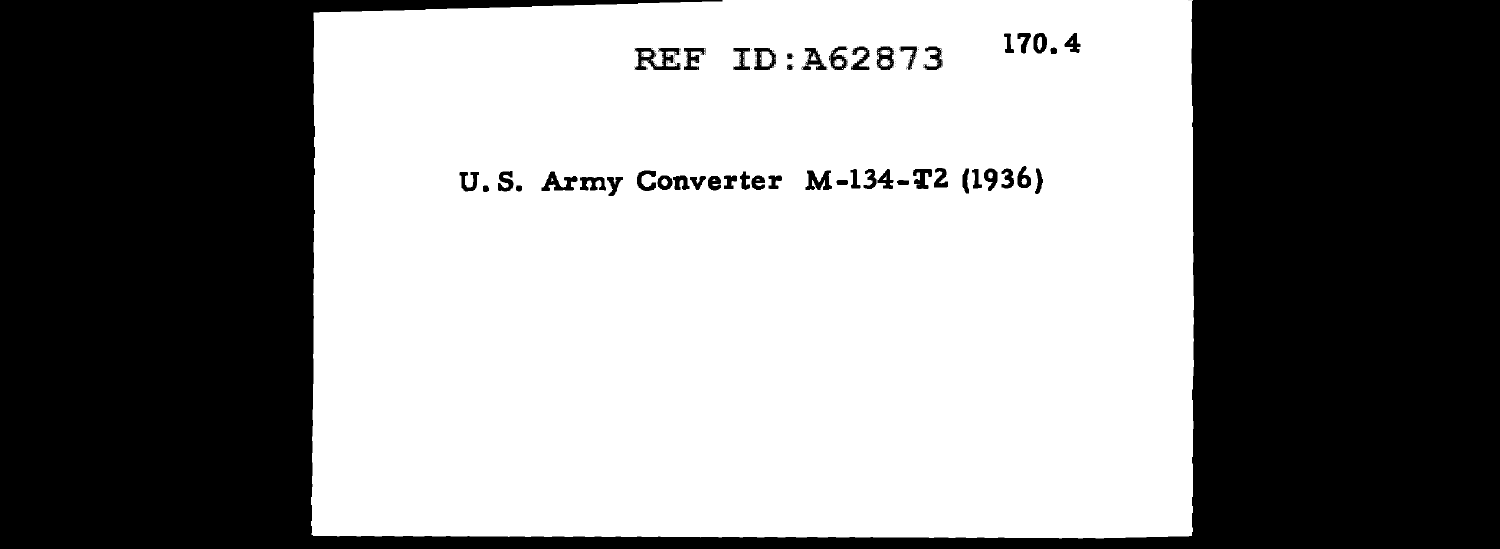# REF ID :A62873 173

The SIGABA/ECM (Converter M-134-C)

A & N get together. Benefits thereof withheld from all Allies.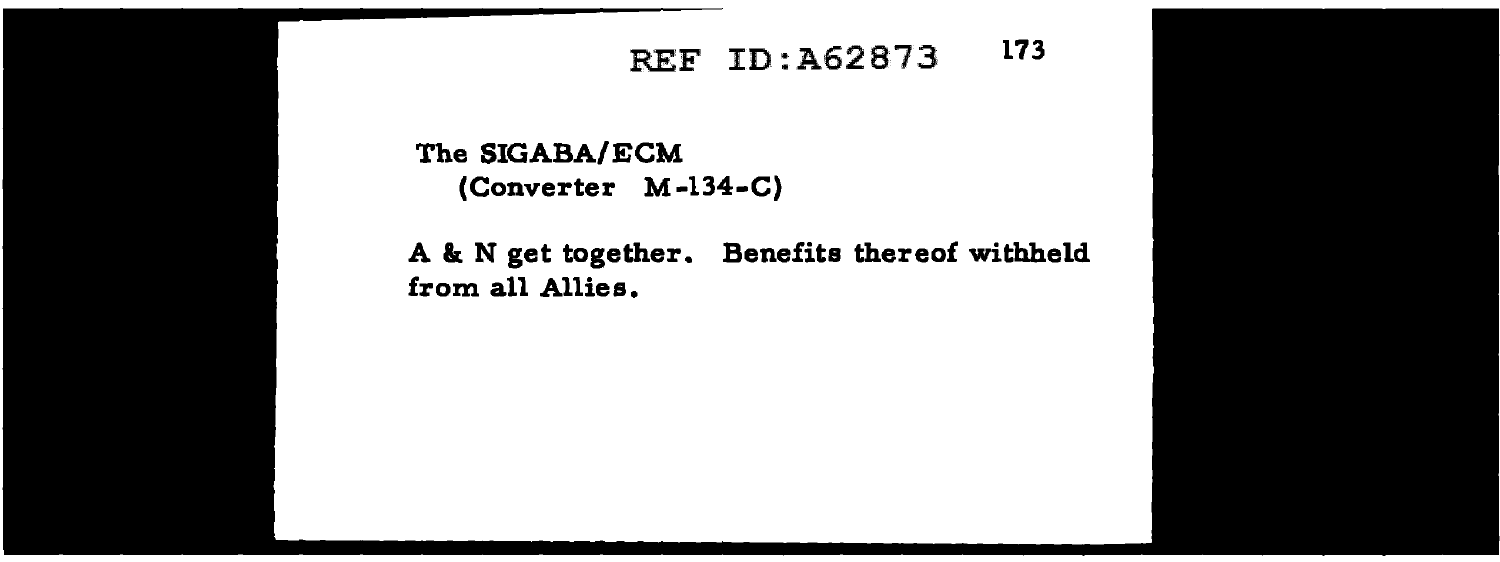# LECTURE NOTE REF ID: A62 <sup>850</sup> SLIDE 56

With growth of teletype communications the need for and practicability of automatic encipherment became obvious.

--- The first attempt -- the machine developed by the AT&T Co. {1918) 1n collaboration with the Signal Corps.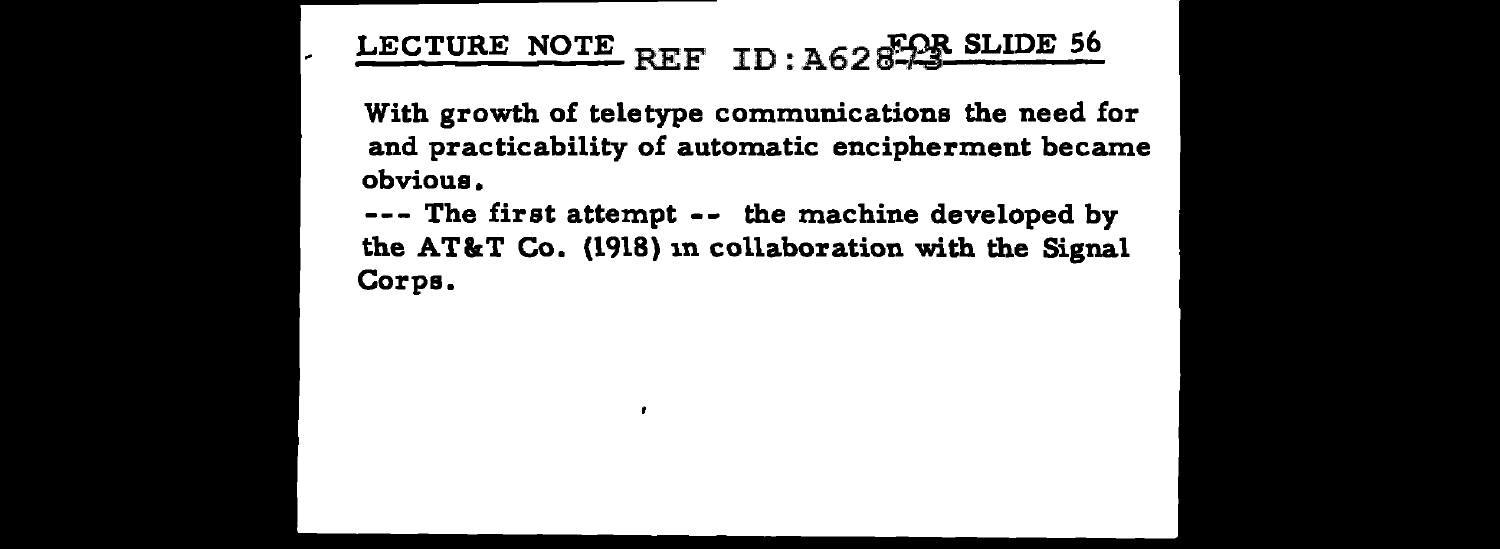### REF ID: A62873<sup>FOR SLIDE</sup> 61 **LECTURE**

The IT&T Co. teletype cipher attachment

Autumn 1931. With the growth of teletype communications, cipher teletype attachments were invented.7

 $\bullet$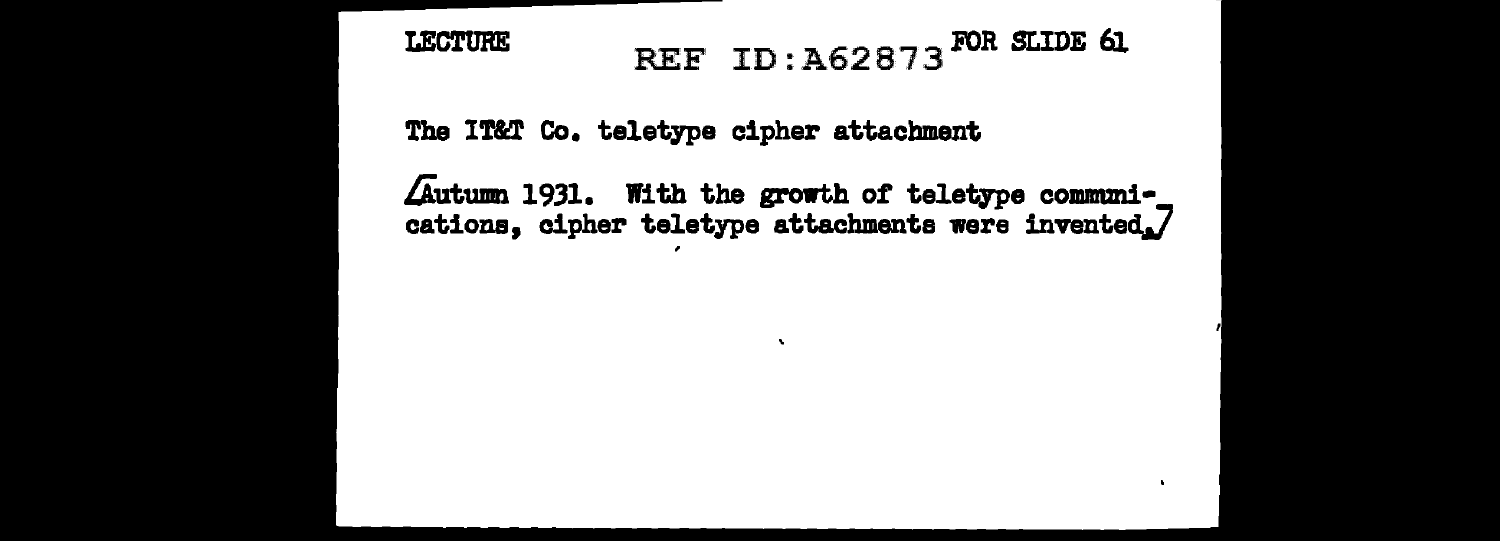### REF ID:A62873

64

The IT&T Co. Teletype cipher attachment

(Internal mechanism exposed)

Solution story

Effects of lack of contact with work

Lesson re flying pay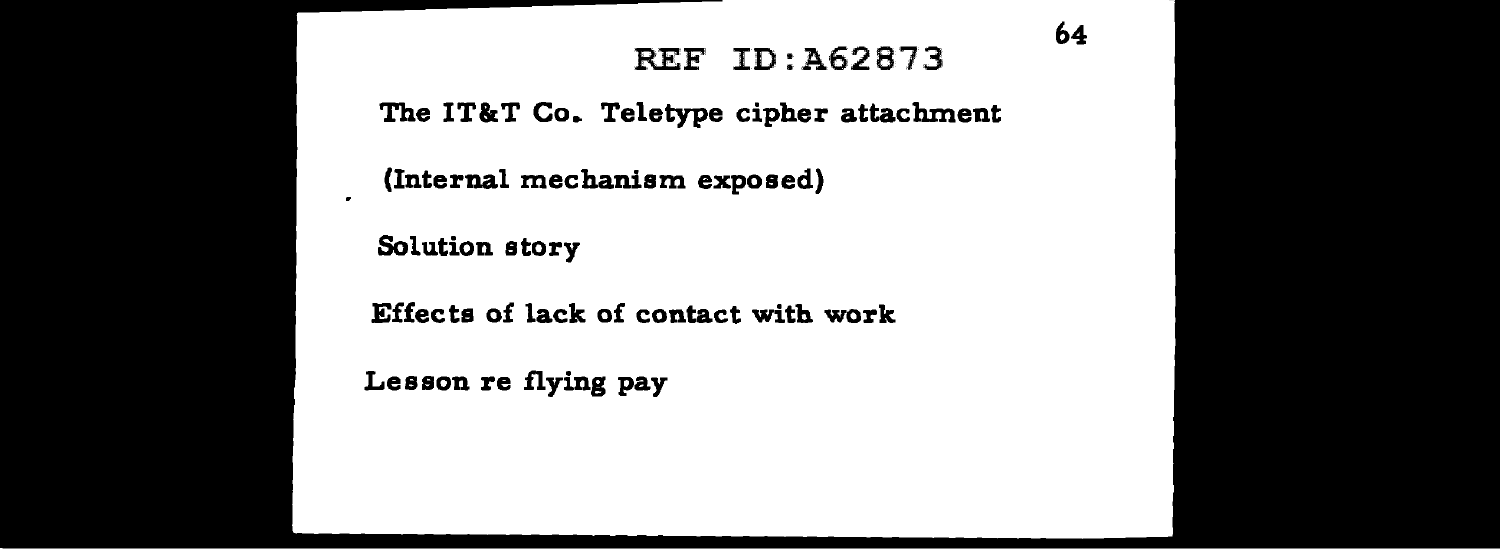### REF ID:  $A6287<sub>3</sub><sup>3</sup>$  FOR SLIDE 178 LECTURE NOTE

In 194Z the need for automatic teletype encipherment was met on the basis of expediency: Therold AT&T Co. double-tape system was adopted and installed on a "crash" program at the few signal centers, while a large program for the production and procurement of Converter M-ZZ8 (SIGCUM) was being executed.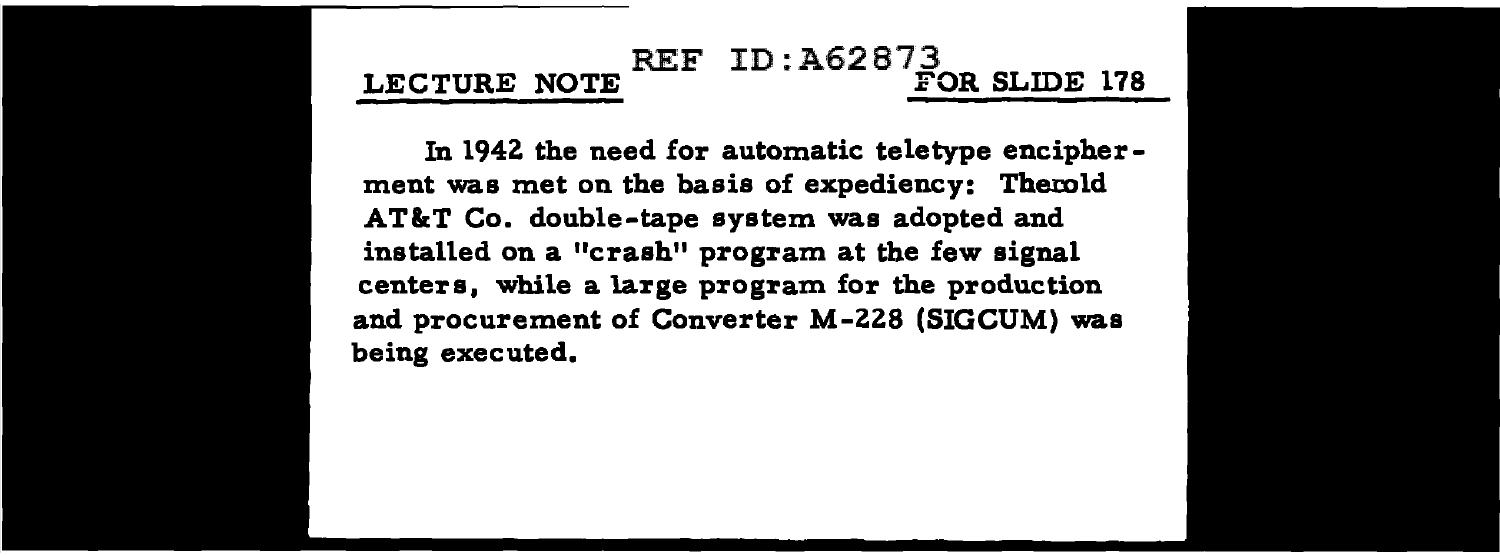# LECTURE REF ID: A62873 FOR SLIDE 171

M-161: Signal Corps model made at Fort Monmouth

(Efforts to develop field machine)

-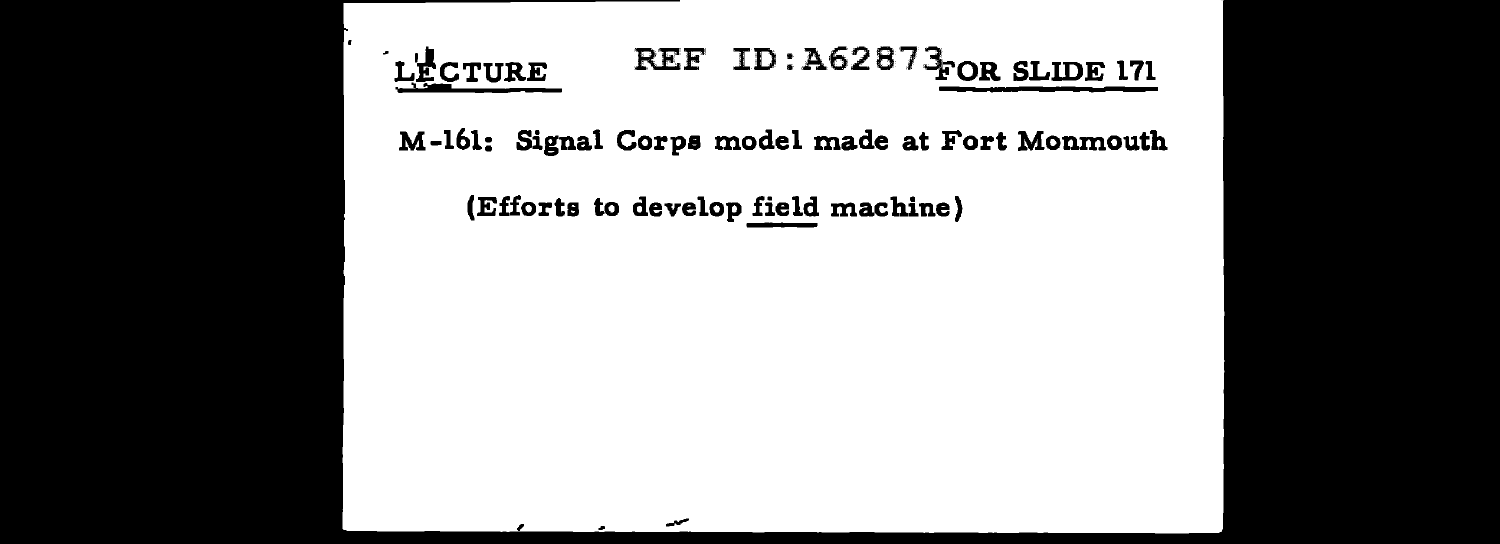### REF ID: A62873 **70.1**

 $\bullet$ 

**Converter M-209**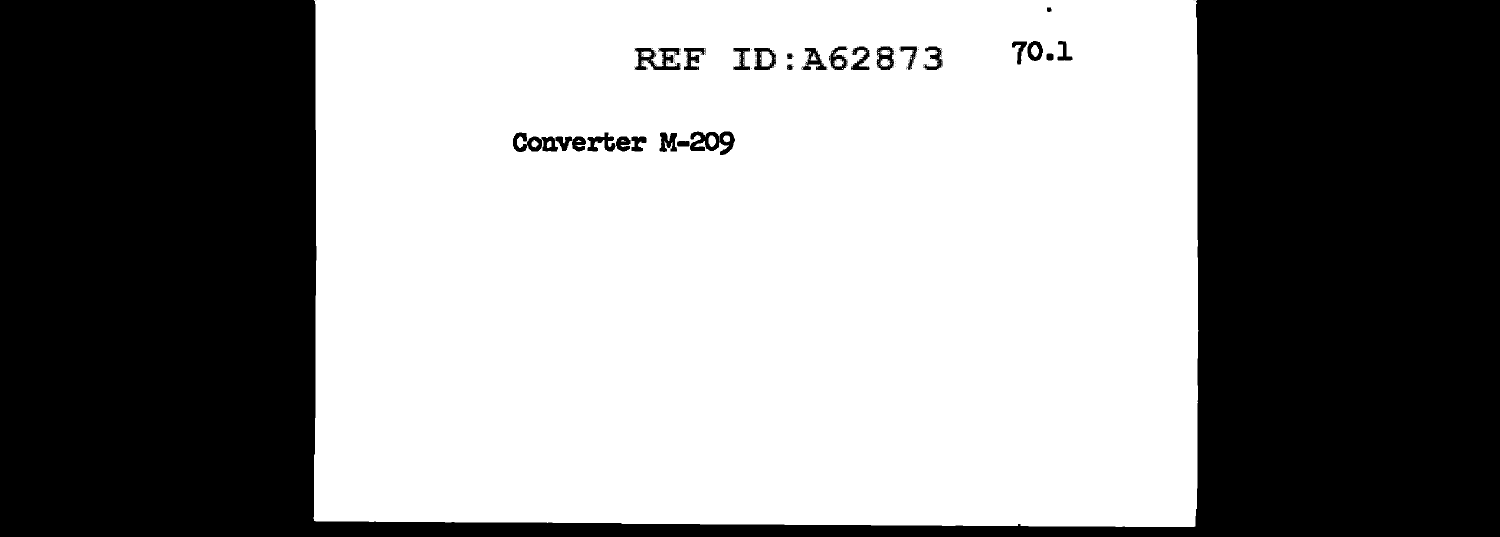# REF ID:A62873 70.2

Converter M-209 with keying mechanism exposed.